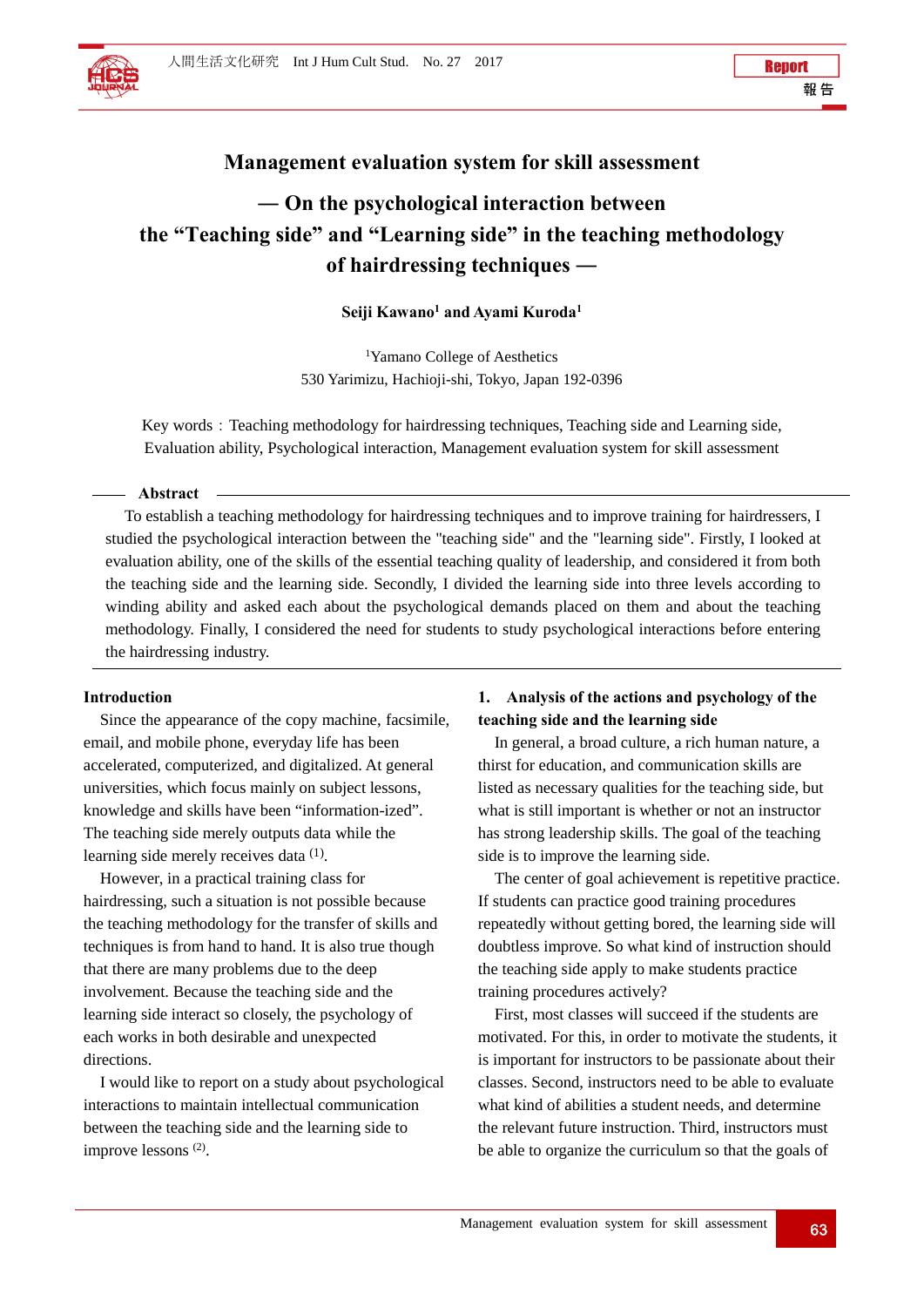all the classes are attained and all the classes are enriched. Fourth, in order to raise the effectiveness of instruction without boring the students, instructors needs to be able to read the classroom atmosphere. Finally, instructors must be able to instill in students the desire to extend their abilities on their own after the term of instruction has finished.

However, even if the teaching side has all of the above qualities, the learning effect depends on the learning side's attitude, which can be divided roughly into active or passive. If it is the latter, the teaching approach will not be able to engage the students deeply and the learning effect will be minimal. In addition, students must learn humility and to practice as taught. It can be said that it is necessary for the teaching side to be good at teaching and the learning side to be good at learning.

Students need to reaffirm that everything they are learning is connected with the hairdressing business and they must engage classes with a positive attitude. Finally I would like students to be open to learning at a salon, to be able to think about the meaning and method of what is taught, and to be able to determine the best way to acquire it  $(3)$ .

## **2. Necessary evaluation ability for the teaching side and the learning side**

In this section, I would like to consider the ability to evaluate, a quality necessary for the teaching side and from the learning side.

Currently, at many schools, when the teaching side decides that something can or cannot be done, it is thought to deny the human nature of the learning side. As a result, the teaching side will avoid making evaluations. The learning side will become used to being pampered and their ability to evaluate themselves will become weak.

The essence of evaluation is not to ask whether or not someone has ability, but to raise the progress of the learning side. Therefore, both the teaching side and taught side should not avoid evaluation.

Thus, I would like to describe an evaluation process in three stages. In the first stage, it is important for instructors to be able to determine the strengths and

weaknesses of the students. If the instructors cannot determine what students can or cannot do, they cannot grade the students. It is not, however, uncommon for instructors to initially be undecided about what is good or bad. It is therefore important to be exposed to as many examples as possible to develop an ability to determine what is good.

In the second stage, it is important to provide accurate comments and to implement procedures to improve weak points. In order to make students not think that everything is hopeless, it is necessary to clearly indicate what is good and what is bad. But just analytical comments are not effective. Comments to make students aware that they must improve their situation and skills are important. And, it is important to outline practice procedures suitable to the level of the students. This will be discussed later.

Finally, in the third stage, it is necessary to transfer the teaching side's ability to evaluate to the learning side. For learners to be able to strengthen their own skills, it is important for them to learn the ability to evaluate. An effective way to achieve this is for the teaching side and the learning side to evaluate a third party together and to evaluate bad examples. By sharpening the eyes, it will become possible for the learning side to determine how to overcome their own shortcomings.

#### **3. The psychology of the learning side**

Through the evaluation of the fundamental hairdressing skill of winding, it is possible to determine the temperament and ability of students to some extent. The learning side can be divided into three levels: A, B, and C, and the psychology of each can be examined. The appropriate teaching method can also be considered.

First, students in level A, the top level, tend to receive instruction obediently and make an effort with the hairdressing basics. Because the students dislike defeat and can evaluate correctly, they have the ability to ask many questions and to improve themselves. Also, because they are courteous, many students in level A are liked by the teaching side and are also good at handling different ways of teaching. This group can be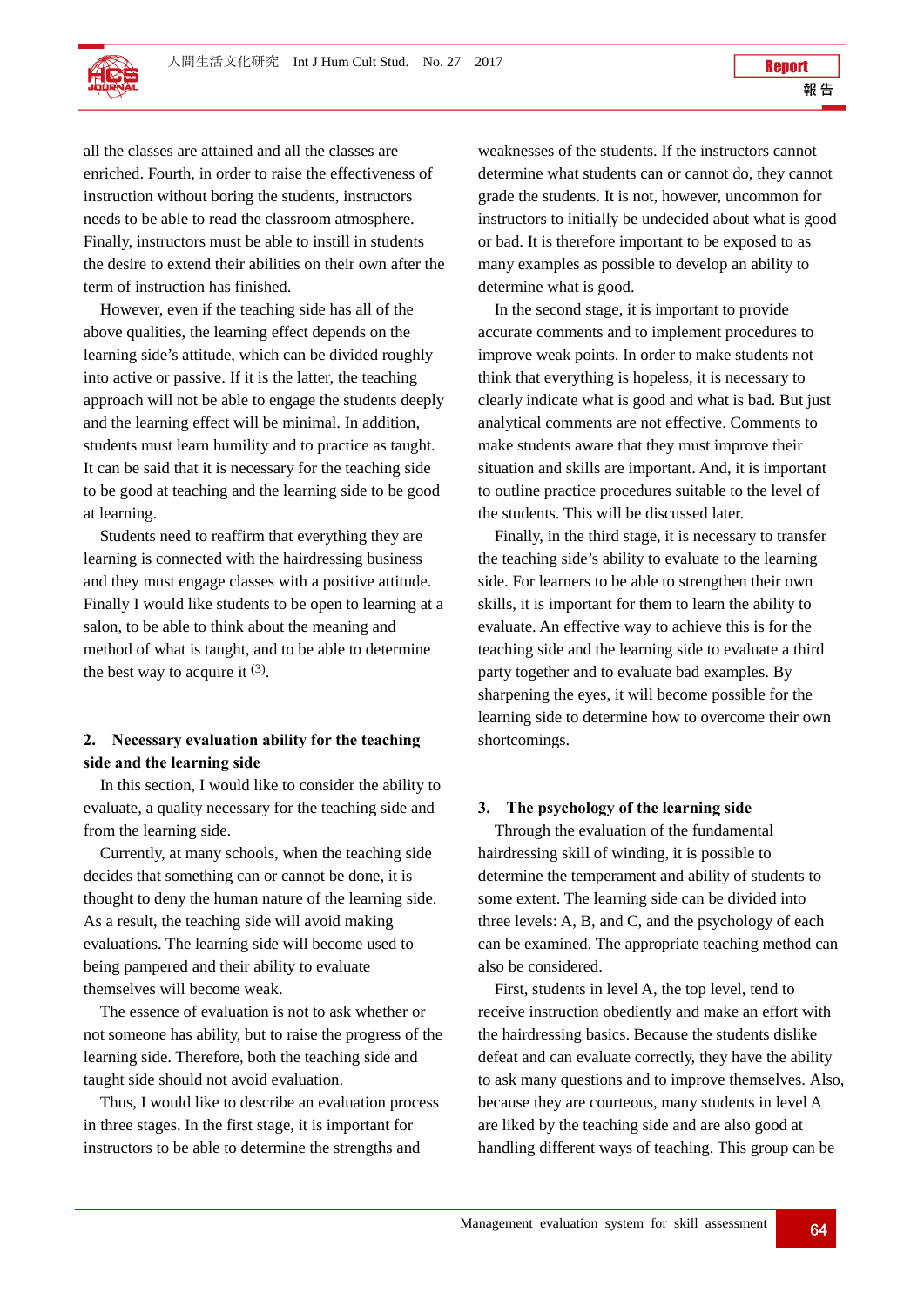stimulated if taught strictly. Some students will struggle temporarily, but they will recover quickly with a little follow-up. For the teaching side, level A is easy to teach, but high technical skills are required.

Second, with regard to level B, it is a characteristic that some students will aim high, while some will feel less expectation because they are in a lower level. In a good or bad sense, the group is inconspicuous. Although the ability is somewhat high, there are many students with low motivation. In many cases it is a passive attitude. The teaching side needs to instruct level B students in such a way that the students do not think that level A is special and impossible for me.

Level C students lack dexterity, and often their perceptions are different from ordinary people. Because of high pride, level C students seek strict evaluation from the instructors. However, they are critical of instructor evaluation and cannot evaluate themselves correctly. Students in this group do not want to admit that they are inferior to others, so they will not compete. In this sense, they also dislike defeat. Since their concentration and study interest are often absent, as much individual tutoring as possible should be provided. However, since level C students are inherently very sensitive, when you need to give some negative comment, you need to direct it to the whole class, not to a specific individual. It is a gradual process, but it is important to prepare a curriculum that allows students to steadily upgrade their skills. Before that, however, it is important to motivate level C students.

### **4. Basic policies on introducing a management evaluation system for skill assessment**

What has become clear to date from practical hairdressing training and systems for hairdressing training at salons is that, rather than general instruction or instruction related to outward appearances, it is important to show individual students data related to their weak points and to provide appropriate instruction. In daily classes, data on students' mastery of each task can be managed, and a system built to determine the appropriate study and individual instruction based on the data.

The following are the main points for the construction of a management evaluation system for skill assessment:

- ① In salon training, if the goal of working hard over a short period and instructional process are not made clear, employees will become bored. In order to make these clear, it is absolutely necessary to analyze the data and to establish an appropriate educational policy based on it.
- ② Communication between instructors and learners is important. The instructors themselves must always be motivated and conscious that they will also grow. It is necessary that instructors allow the learners to have ambitious attitudes in order to become leading hairdressers.
- ③ In the salon training, for hairdressers to experience the acquisition of techniques and the satisfaction of the customers at the same time, instructors must follow up on weak points and allow the students chances to overcome them.
- ④ It is important to have the three instructional ideas of fear, expectation, and empathy. Fear comes from the belief that no matter how good a hairdresser's techniques are, if the hairdresser cannot gain clients, the hairdresser will not be successful. In other words, it is important to be aware of the causes for losing clients. It is also important to have a sense of expectation in order to become a fully-fledged hairdresser. Empathy is the shared feeling with the client that the client has become beautiful through heartfelt hairdressing techniques.
- ⑤ With a positive attitude, innovation (self-improvement) is necessary. Whether it is employee education at a salon or student instruction at a school, it is important that those receiving the instruction realize that their skills will be accurately evaluated through data confirmation. Instructors and learners need to have this understanding for both individual and technical instruction.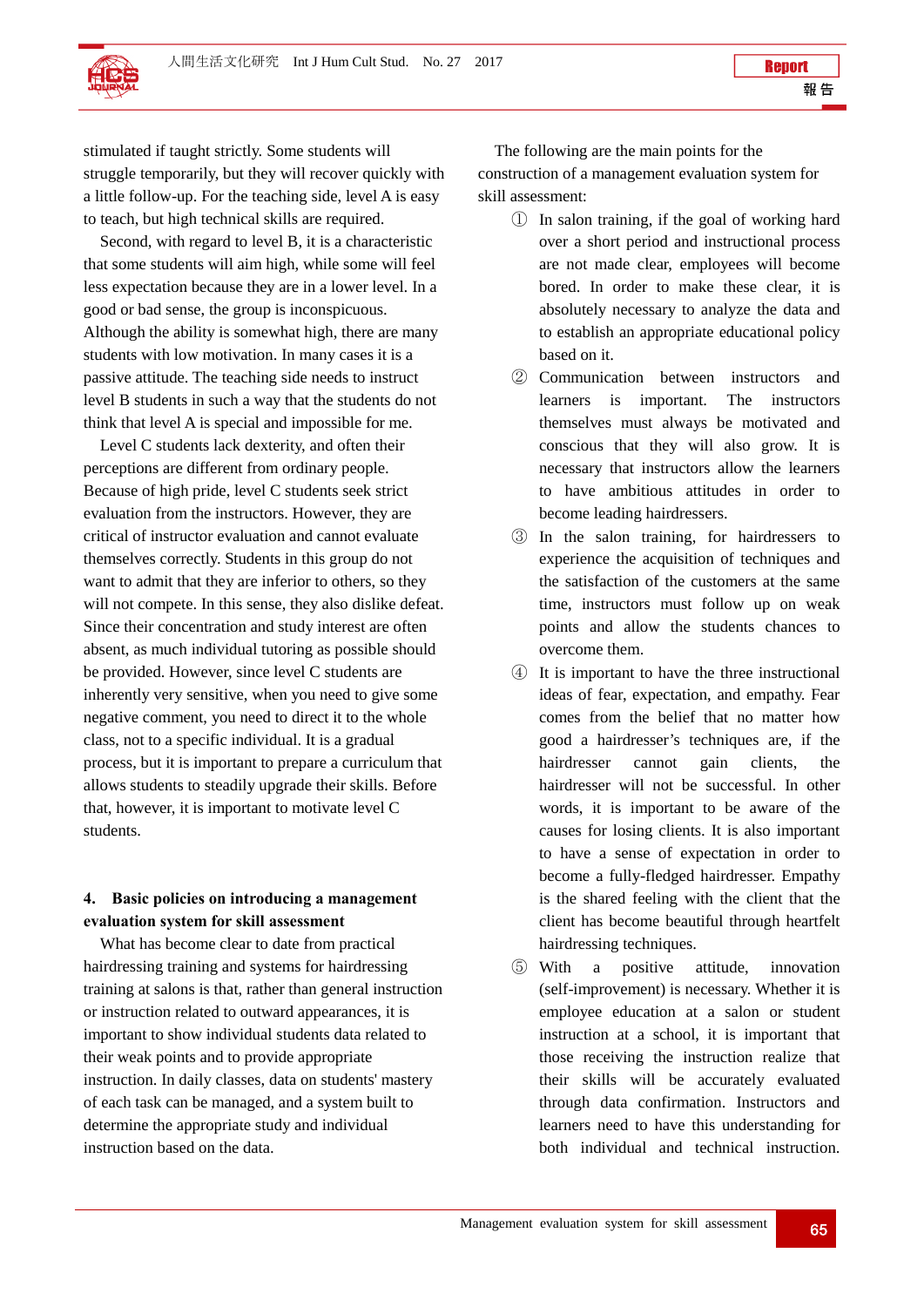Establishing this is very important to the evaluation system. At a salon, it is not enough to just delegate a job and evaluate the outcome. At school, it is not enough to give students a task and have them practice it repeatedly. It is important to set up classes in which objective feedback is given, the practice makes an impression, and opportunities are provided. In other words, it is important to build a system in which those receiving the instruction trust that their skills are accurately assessed.

- ⑥ For instructors involved in hairdressing instruction, "beliefs" in technical instruction can result in dangerous attitudes and behaviors. It is thus important to analyze the statistical data (evaluation data) scientifically, constantly examine actual teaching methods in the light of knowledge and wisdom, and make efforts to gain the trust of students.
- ⑦ Scientifically analyzing and systematizing hairdressing techniques is a major issue in the system construction and is also the most difficult task. Minor changes in the system may be possible in the future, but there are no major changes for the time being.

## **5. The structure of a management evaluation system for skill assessment**

- ① Time management is one aspect of preparation for the national hairdressing examination. It is thus necessary to check completion times and to manage the data in every lesson for each partial hairdressing technique such as cutting and winding. For example, allow at first 50 minutes for a winding task. By what process the students are able to shorten their time to that required will bring out individual student differences. By creating individual record cards for the students' daily lesson results, it will be possible to manage the data and to provide instruction for weak points more accurately.
- ② Conduct multiple level checks for each task.

The scores and evaluation data should be based on the graded items of the national hairdressing examination. Until target times are reached, conduct intermediary technique evaluations. Do this three times in both the first and second semesters. While conducting such level checks, evaluate the proficiency of individual students as well as the entire class on score graphs and data charts. This will make clear the points for study and the points for individual instruction.

- ③ For students, it is necessary to have a sense of security regarding data collection, and to acknowledge that data management is done.
- ④ Linking the level checks for hairdressing techniques and the evaluation of grades at the end of the year will make the management of student records and the instructional schedule of practical instructors more efficient in terms of time.
- ⑤ By entering the results of the national hairdressing examination into the system, it will be possible to follow-up and instruct, after graduation, the students who failed.
- ⑥ The effect of educational research using databases is that individual student instruction can be scientifically and rationally done. It can also inform instructional methodology for the following academic year once the learning goals have been set. It can also be used to determine the subtle differences between students enrolling every year.
- ⑦ A summary of the management evaluation system for skill assessment is shown in Figures 1 to 6. The content and significance are explained below the figures.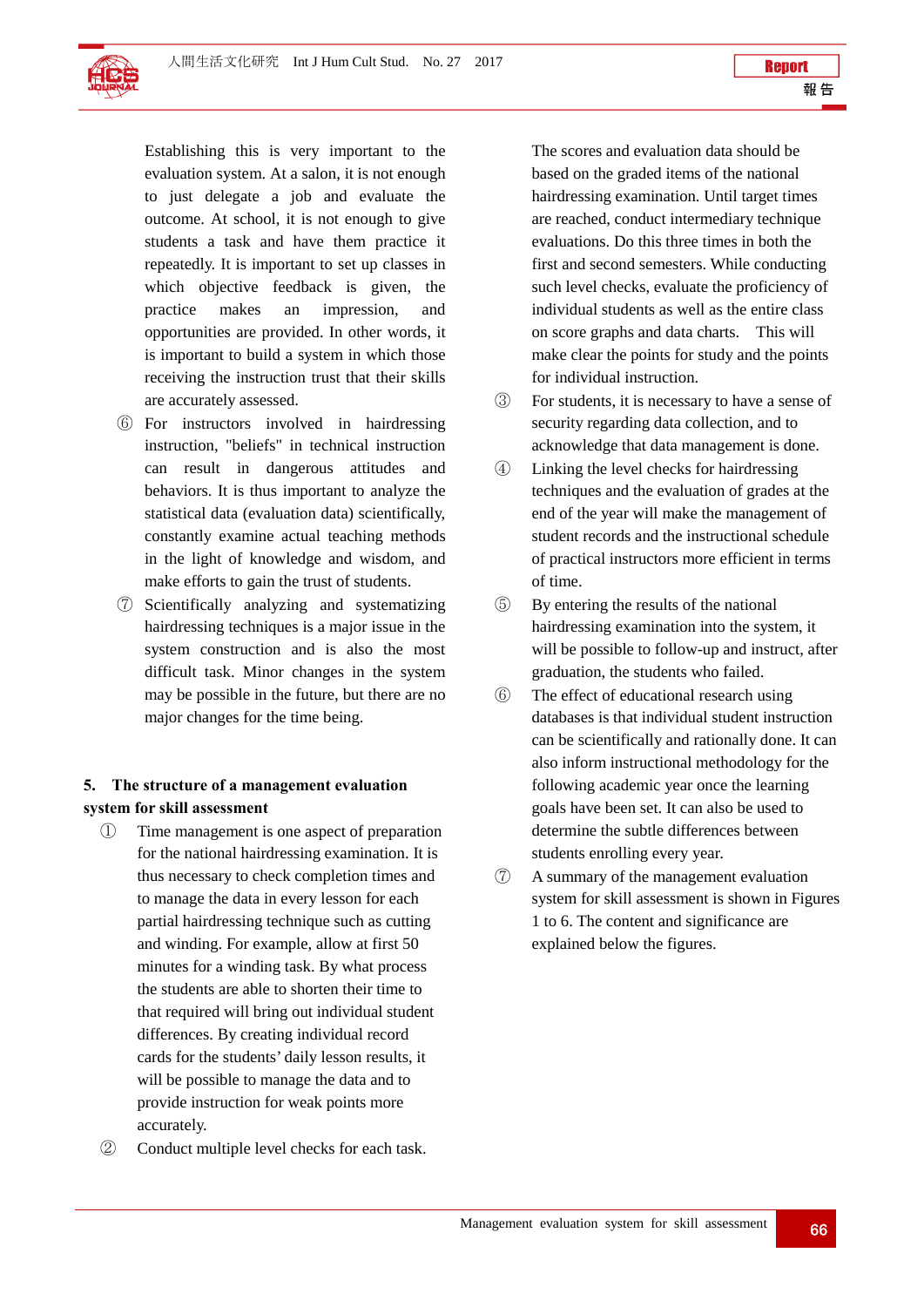# **6. Example of class formation by ability (proficiency level)**

Actuality of Class Organization

| Every class | Student number        |  |  |  |
|-------------|-----------------------|--|--|--|
|             | Ability (Skill level) |  |  |  |
|             |                       |  |  |  |

| Every four | Class combination     |  |
|------------|-----------------------|--|
| classes    | Student number        |  |
|            | Ability (Skill level) |  |

The Academic Year: XXX Comparison of Skill Proficiency Level for each Course

A course 162/165 Proficiency Level 98.2%  $\langle \langle a \, 39/40 : b \, 45/45 : c \, 40/40 : d \, 38/40 \rangle \rangle$ 

B course 155/157 Proficiency Level 98.7%

 $\langle \langle a\ 35/35 : b\ 37/38 : c\ 42/42 : d\ 41/42 \rangle \rangle$ C course 62/62 Proficiency Level 100%

 $\langle \langle a \ 33/33 : b \ 29/28 \rangle \rangle$ 

The Academic year: XXXX Comparison of the Radar Chart: All class comparison tables by courses.

<Proficiency level of the first skill YearXXXX Roller Curl Setting>

|                 | above 80 | 70-79 | 60-69 | $0-59$ |
|-----------------|----------|-------|-------|--------|
| A course        |          | 71    | 68    |        |
| <b>B</b> course | 10       | 64    | 62    | 24     |
| C course        |          | 33    | 26    |        |



<Proficiency Level of the Second Skill Year XXXX Cutting>

|          | above 80 | 70-79 | $60 - 69$ | $0 - 59$ |
|----------|----------|-------|-----------|----------|
| A course |          | 39    | 69        | 58       |
| course   |          | 55    | 70        | -95      |
| C course |          | 25    | 25        |          |



The Academic Year XXXX Comparative Table by Class for Each Course Ⅰ

 $\leq$  The first skill: Roller Curl Cutting – A Course: a, b, c, and d>

|   | above 80 | $ 70-79$ | $60 - 69$ | $0 - 59$ |
|---|----------|----------|-----------|----------|
| а |          | 27       |           |          |
|   |          | 12       | 20        | 13       |
| C | ŋ        | 15       | 20        | 5        |
|   | 3        | ι.       |           |          |

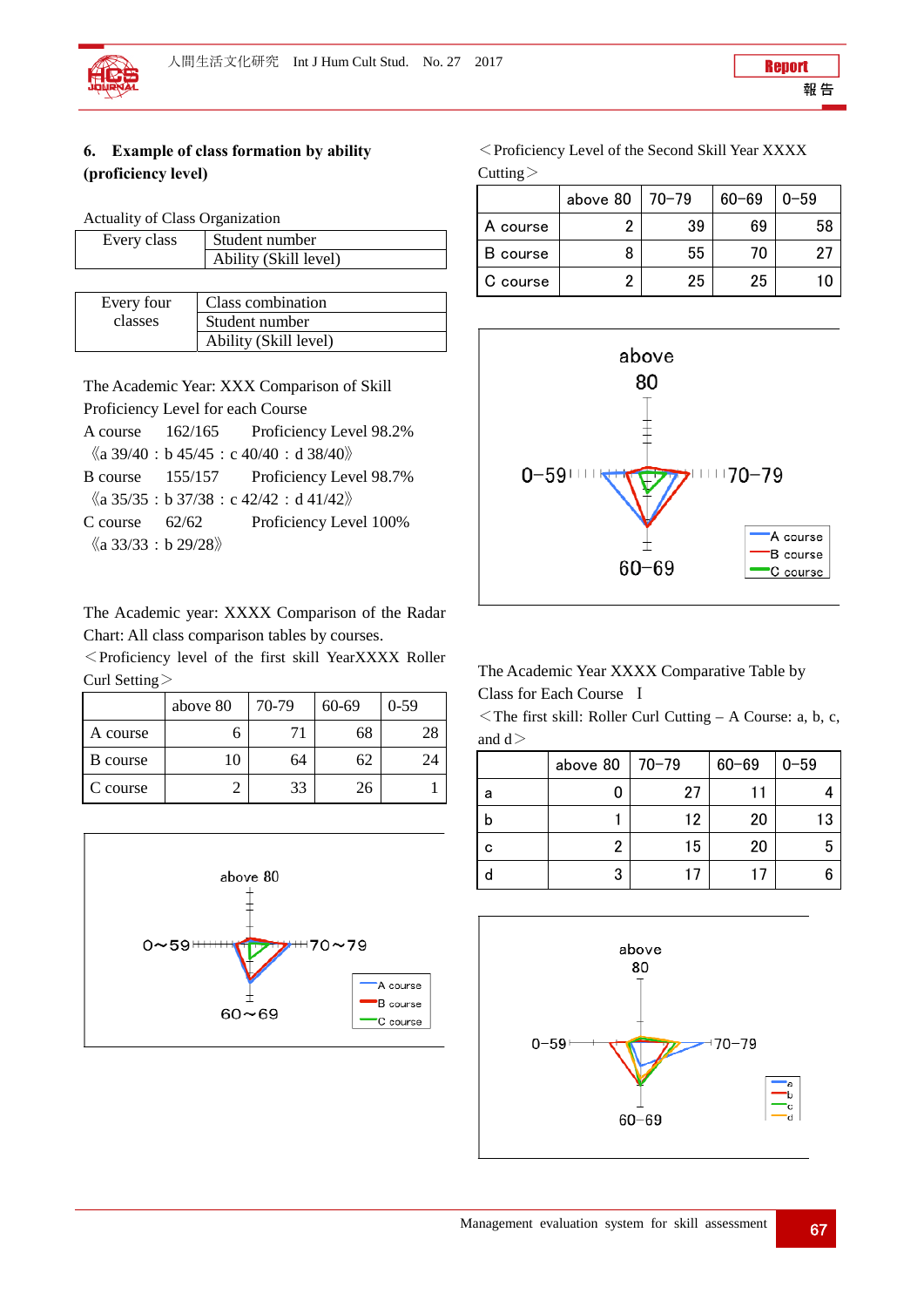The Academic Year XXXX Comparative Table by Class for Each Course Ⅱ

<The Second Skill: Cutting– A Course: a, b, c, and d>

|   | above 80 | $ 70-79$ | $60 - 69$ | $0 - 59$ |
|---|----------|----------|-----------|----------|
| а |          | 14       | 18        | 10       |
| b | 2        | 8        | 19        |          |
| C |          |          | 16        |          |
|   | 0        | 10       | 16        | 14       |



The Academic Year XXXX Comparative Table by Class for Each Course Ⅲ

<The first skill: Roller Curl Cutting – B Course: a, b, c, and  $d$ 

|   | above 80 | $ 70-79$ | $60 - 69$ | $0 - 59$ |
|---|----------|----------|-----------|----------|
| а |          | 8        | 16        | 14       |
| b |          | 18       | 12        |          |
| С | 2        | 25       | 13        |          |
|   |          | 13       | 21        |          |



The Academic Year XXXX Comparative Table by Class for Each Course Ⅳ

| $\le$ The Second Skill: Cutting–B Course: a, b, c, and d $\ge$ |  |  |  |  |
|----------------------------------------------------------------|--|--|--|--|
|----------------------------------------------------------------|--|--|--|--|

|   | above 80 | $170 - 79$ | $60 - 69$ | $0 - 59$ |
|---|----------|------------|-----------|----------|
| а |          |            | 15        | 19       |
| b |          | 15         | 20        |          |
| С |          | 22         | 14        |          |
|   | 6        | 14         | 21        |          |



The Academic Year XXXX Comparative Table by Class for Each Course Ⅴ

<The first skill: Roller Curl Cutting – C Course: a and  $b>$ 

|    | above 80 | $70 - 79$ | $60 - 69$ | $10 - 59$ |
|----|----------|-----------|-----------|-----------|
| -a |          | 15        |           |           |
|    |          | 18        | 9         |           |

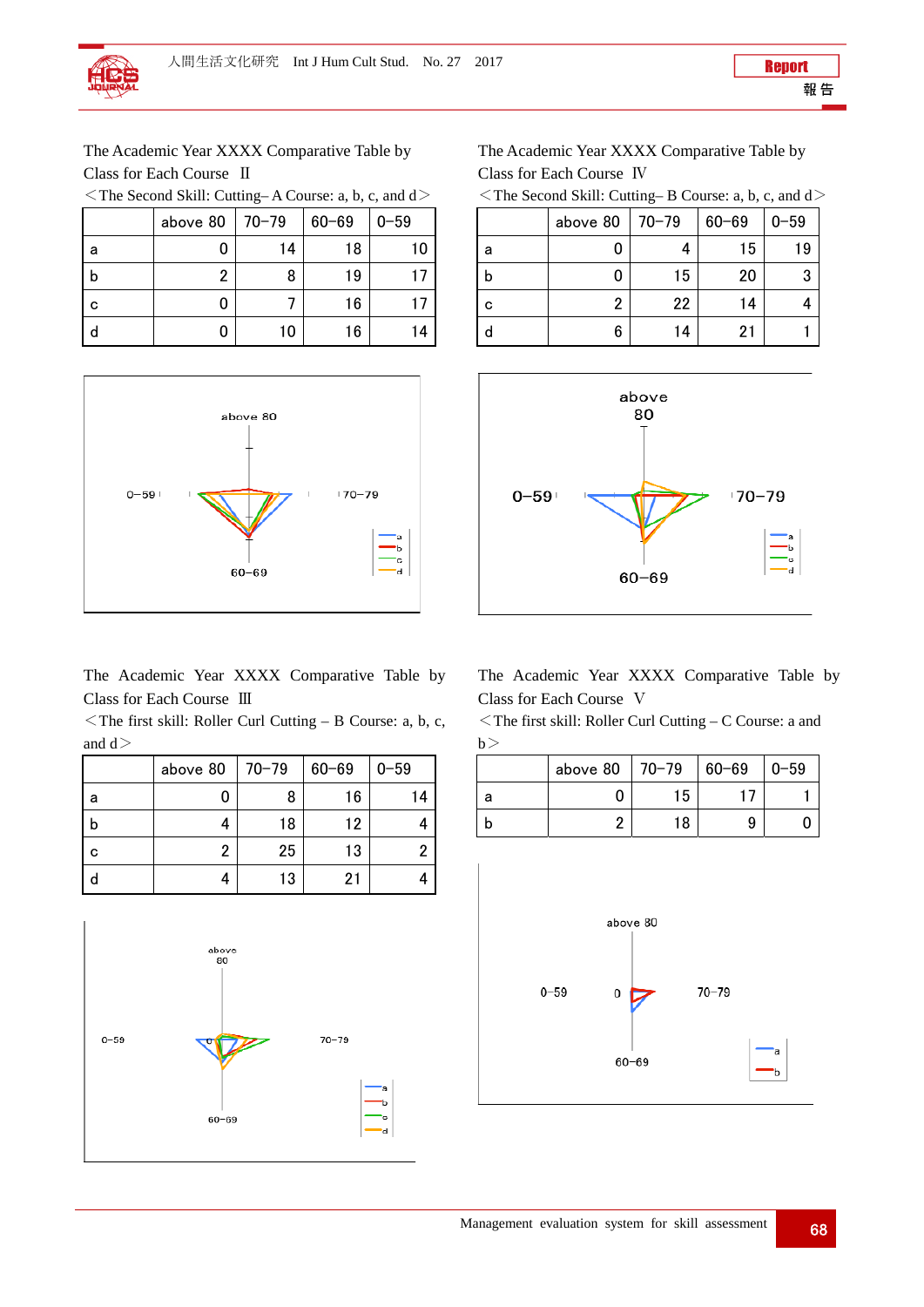The Academic Year XXXX Comparative Table by Class for Each Course Ⅵ

 $\le$ The Second Skill: Cutting – C Course: a and b $>$ 

|   | above 80 | $ 70-79$ | $60 - 69$ | $0 - 59$ |
|---|----------|----------|-----------|----------|
| а |          | 10       | 16        |          |
|   |          | 15       |           |          |

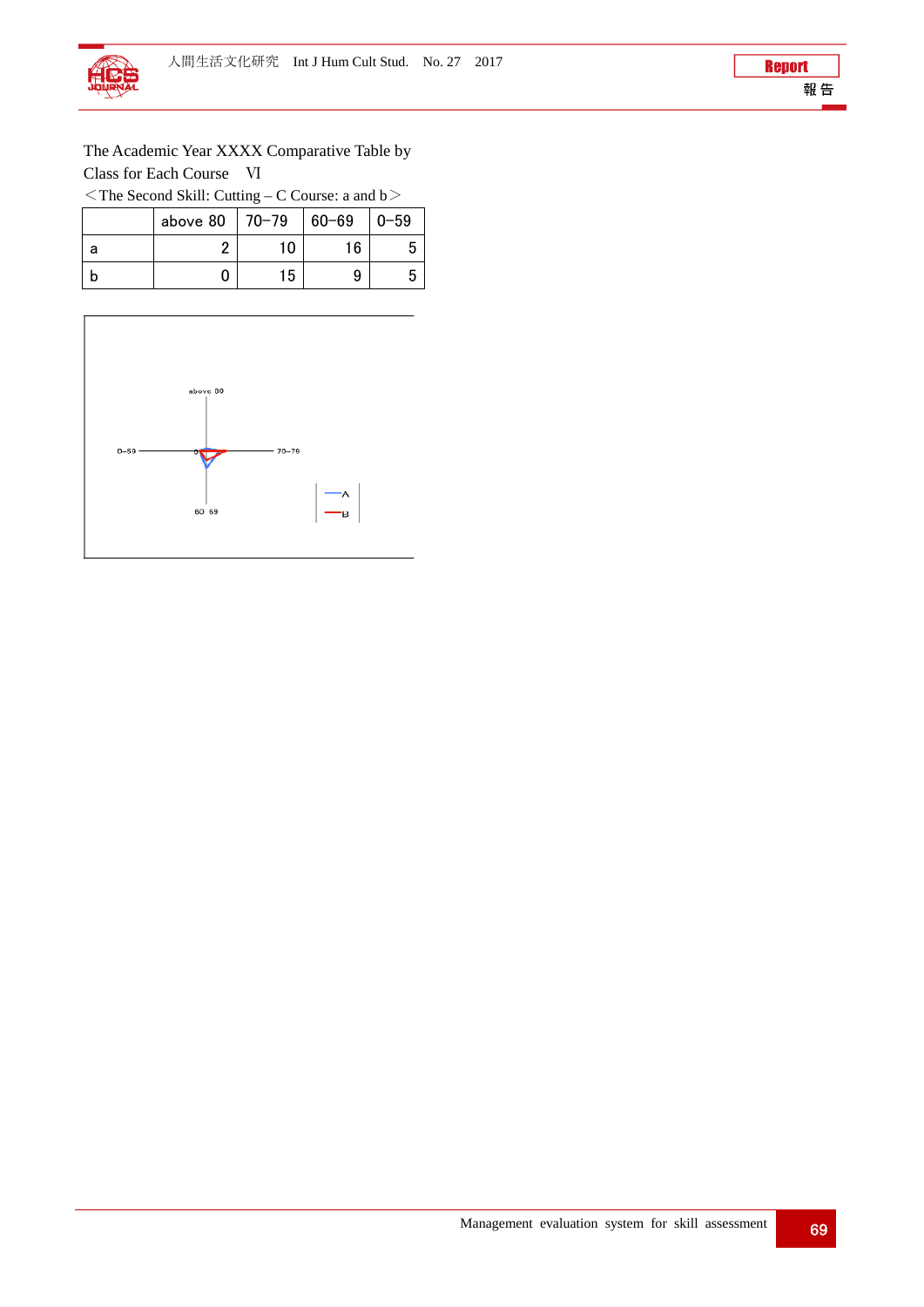<The Academic Year XXXX

A course Y's case  $\rightarrow$  Level check: Fail>



| <b>Scoring Items</b>            | Scores |
|---------------------------------|--------|
| <b>Finishing Condition</b><br>1 | 2      |
| 2 Point position                | 8      |
| Bang length<br>З                | 4      |
| 4 Bang width                    | 2      |
| 5 Side Length                   | 4      |
| 6 Side Grad                     | 4      |
| Nep Grad<br>7                   | 6      |
| 8 Nep length                    | 6      |
| 9 outline                       | 4      |
| 10 left-right balance           | 4      |
| <b>Overall Scores</b>           |        |



| Scoring Items         | Scores |
|-----------------------|--------|
| 1 Front $\cdot$ S     | 6      |
| 2 Crown               | 6      |
| 3 Nep                 | 6      |
| 4 Connection          | 6      |
| 5 Slice               | 6      |
| 6 Base                | 4      |
| 7 Shape               | 6      |
| 8 Remaining Hair      | 8      |
| 9 Pinning             | 8      |
| 10 Stem               | 6      |
| <b>Overall Scores</b> | 62     |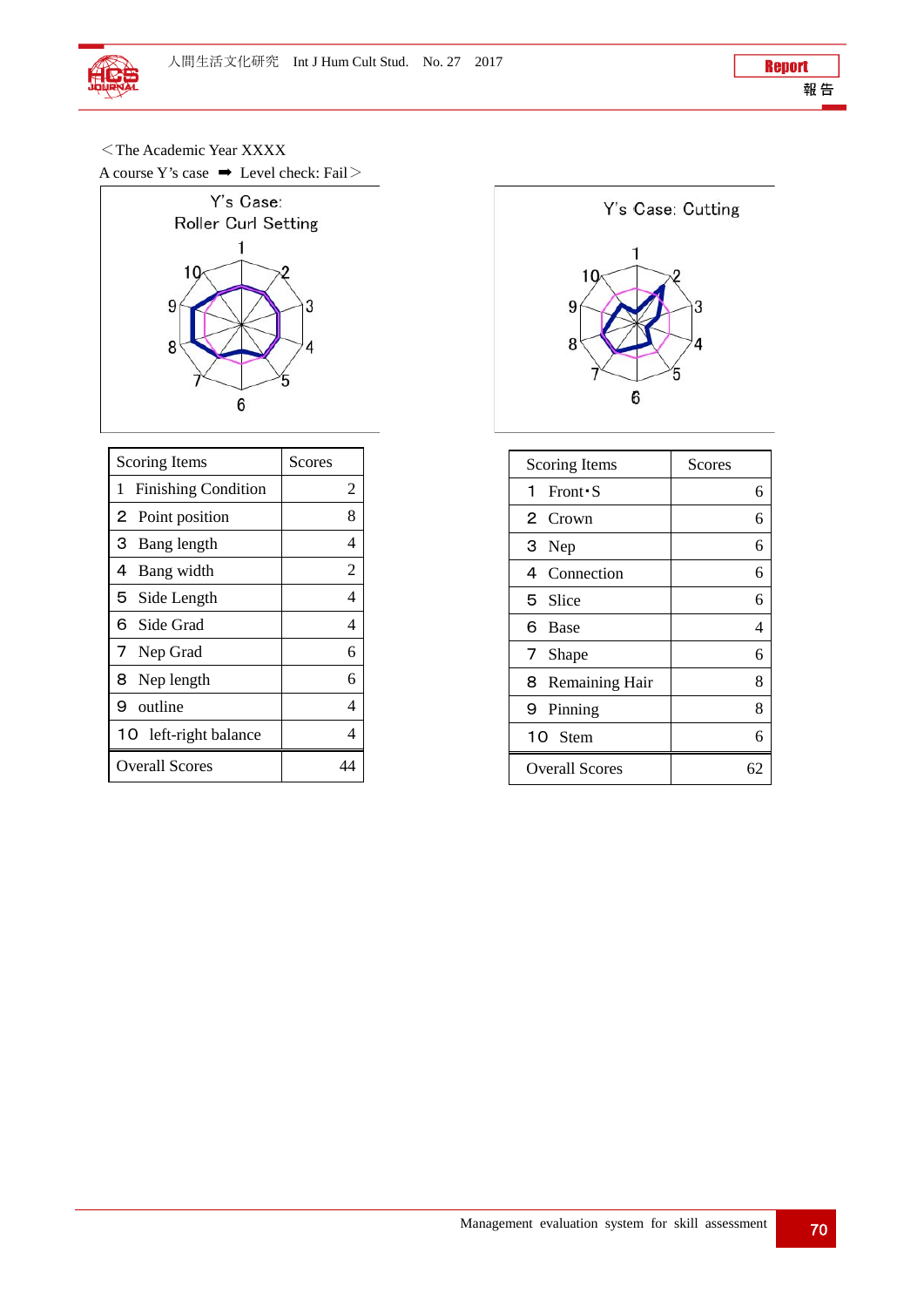<The Academic Year XXXX

B course K's case ➡ Level check: Pass>



| <b>Scoring Items</b>  | Scores |
|-----------------------|--------|
| 1 Front S             | 8      |
| 2 Crown               | 6      |
| 3 Nep                 | 6      |
| 4 Connection          | 2      |
| 5 Slice               | 8      |
| 6 Base                | 8      |
| 7 Shape               | 6      |
| 8 Remaining Hair      | 10     |
| 9 Pinning             | 10     |
| 10 Stem               | 4      |
| <b>Overall Scores</b> |        |



| Scoring Items         | Scores |
|-----------------------|--------|
| 1 Finishing Condition | 6      |
| 2 Point position      | 10     |
| 3 Bang length         | 6      |
| 4 Bang width          | 6      |
| 5 Side length         | 6      |
| 6 Side Grad           | 8      |
| 7 Nep Grad            | 4      |
| 8 Nep length          | 8      |
| 9 Outline             | 8      |
| 10 Left-right balance | 8      |
| <b>Overall Scores</b> |        |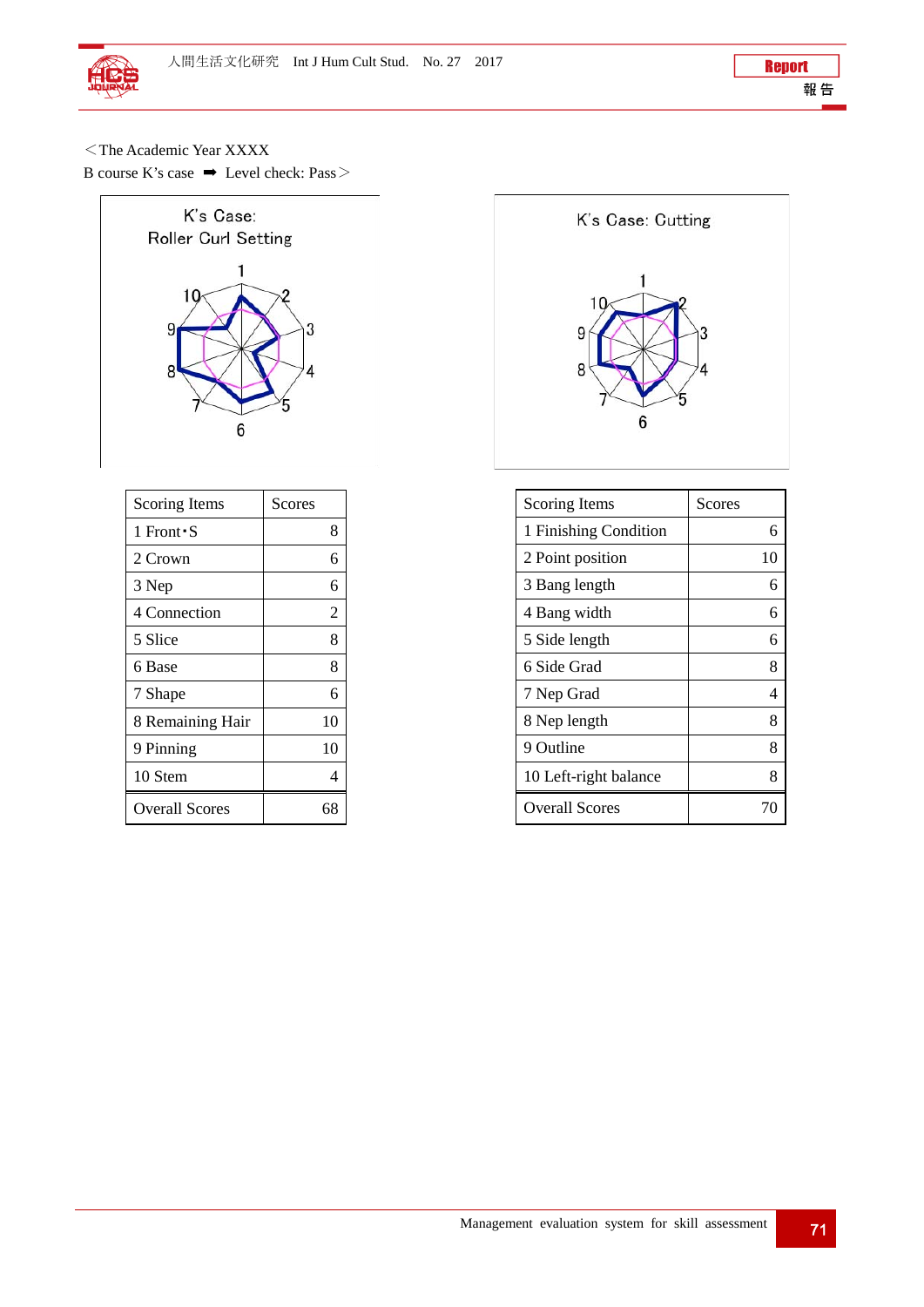<The Academic Year XXXX

C course N's case  $\rightarrow$  Level check: Fail  $>$ 



| <b>Scoring Items</b>  | Scores |
|-----------------------|--------|
| 1 Front S             | 7      |
| 2 Crown               | 6      |
| 3 Nep                 | 7      |
| 4 Connection          | 5      |
| 5 Slice               | 6      |
| 6 Base                | 7      |
| 7 Shape               | 5      |
| 8 Remaining Hair      | 9      |
| 9 Pinning             | 8      |
| 10 Stem               | 4      |
| <b>Overall Scores</b> |        |

N's Case: Cutting



| <b>Scoring Items</b>  | Scores |
|-----------------------|--------|
| 1 Finishing Condition | 4      |
| 2 Point position      | 10     |
| 3 Bang length         | 2      |
| 4 Bang width          | 4      |
| 5 Side length         | 2      |
| 6 Side Grad           | 2      |
| 7 Nep Grad            | 4      |
| 8 Nep length          | 4      |
| 9 Outline             | 2      |
| 10 Left-right balance | 2      |
| <b>Overall Scores</b> |        |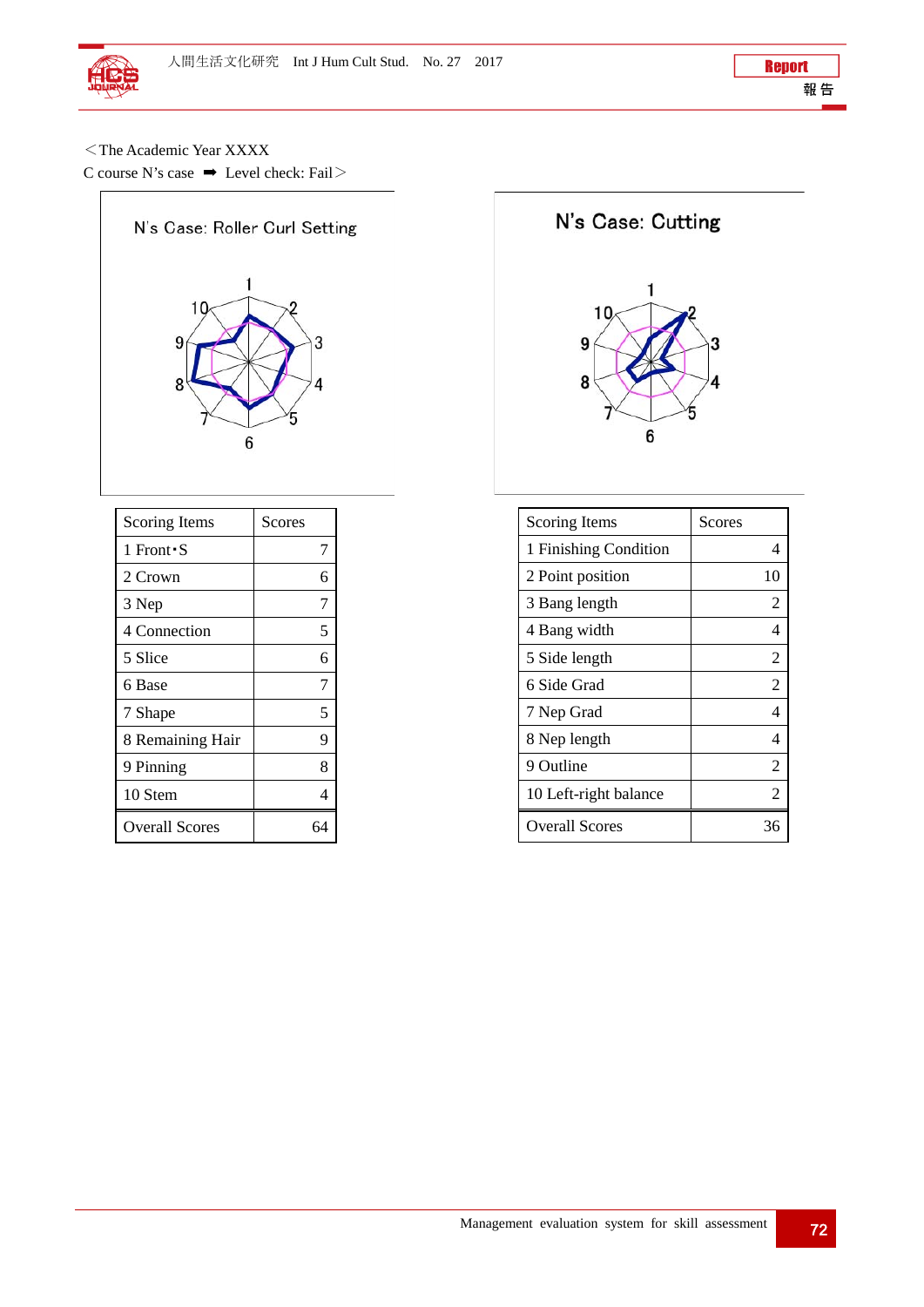

#### **7. Results and discussion**

The above management evaluation system for skill assessment was applied to practical hairdressing training. Results showing its usefulness are shown in Figures 1 to 6. The analysis of students with low proficiency in hairdressing techniques revealed that various problems were encountered in the course of mastering techniques. Students did not grasp exactly what the problems were, the techniques were not fully leaned, and the learning situation was incomplete, resulting in students abandoning hairdressing technique training. In addition, students with poor attendance rates and students who suffered from mental problems lacked confidence and were in a state of self-depreciation. This self-evaluation anxiety tended to affect their involvement in hairdressing technique training more. The introduction of a management evaluation system for skill assessment, however, was able to alleviate student self-evaluation anxiety. In addition, by showing the changes in results of time trials and the level checks on graphs and radar charts for each hairdressing technique, it became possible to check the proficiency of the individual students and the degree of practical training proficiency of the whole class. Furthermore, making individual record cards for each student not only made it possible to give precise practical instruction to individual students but also to provide precise support for preparation of the national hairdressing examination. In other words, for hairdressing technique mastery, the management evaluation system succeeded in replacing abstract self-evaluations with more concrete evaluations.

It was also important to keep the objective assessments of the student's hairdressing technique training apart from the student's own evaluations. Using the management evaluation system enabled students to make new discoveries and gain a foothold on new possibilities in hairdressing technique training. It stimulated students to learn, and for trainee hairdressing instructors, it was possible to instruct more minutely and accurately. Also, since the work was by hand, the burden of a lot of technical instruction was heavy for instructors and it could not be done properly. The management system improved this situation. It also improved the power of the materials handed to students. The system also helped improve technical instruction by accurately determining the weaknesses of individual students. The next learning objective was also clarified for each student and the result was improved motivation for learning. Such statistical data collected could be utilized for the assessment of instruction policy for the following academic year and for the improvement of teaching methodology.

Hairdressers who scientifically analyze hairdressing, who have learned the basics of cosmetology, and who have acquired professional skills and techniques can now impress and be empathetic with people. On the other hand, the hairdressing industry not only requires human resources with unique potential capabilities, but also people who can take leading roles in the future. The hairdressing industry is also anxious that students are learning the absolute basic skills, such as manner and hospitality, shampooing, permanent waving, hair coloring, hair cutting, hair-setting, make-up and nail skills. It is also anxious that students are human resources who can become immediately effective players. The reality, however, of a new hairdresser just after graduation from a beautician training facility is that he or she will require further practical skill and technique training. Once they acquire such technical skills and techniques, he or she will become a hairdresser for whom customers will actually pay. Whether or not the hairdresser will become a first-rate hairdresser, however, will depend on the hard work of the person. In order to train such top hairdressers, it is essential to train instructors who are able to provide good instruction. It is predicted that the research based management evaluation system could fully determine not only practical hairdressing instruction but also train instructors. I would like to introduce this system to hairdressing training lessons and consider further improvements.